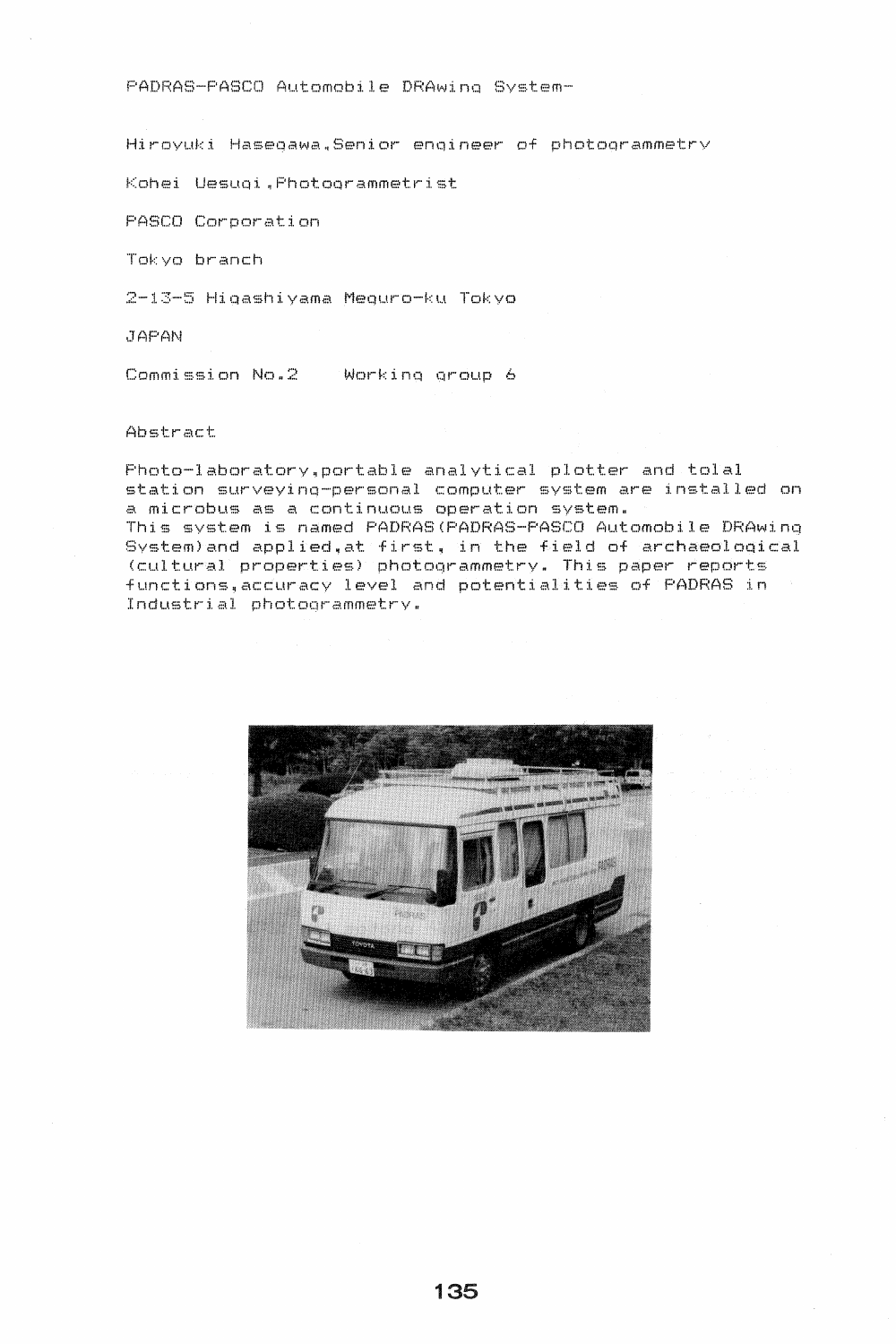1. Preface

Standard aerial photogrammetry, as a tool of topographic mappig, has played an important role and given verious preconceptions. It seems to be a complete image that photogrammetrists are using metric camera.plotters.aerial triangulation only for aerial photogrammetry.

Does any premises make engineers in other fields keep away from photogrammetry? We can point out fixed focal length, vertical photography and strip block formation as examples for such premises. On the other hand, archaeologists have paid attention to the merits of photography.because of good positioning to the object and recordable characteristics. They have been pioneers in the field of cultural properties photogrammetry as well. PASCO has completed a consitent system to summerize the whole requirement "on the spot-photogrammetry" in archaeological research. This system is called PADRAS (PASCO

Archaeological DRAwing System). By the way, Realtime photogrammetry or Video-grammetry have been so much highlighted as high-tech field of

photogrammetry that we are pursuing on-line or real-time aspect of photogrammetry from different approach based on our experiences of PADRAS(PASCO Archaeological DRAwing  $Sventem$ ).

We now introduce an expanded general concept of automobile type of photogrammetry as PASCO Automobile DRAwing System (PADRAS).

2.System Construction

2-1.Prehistory of PADRAS

PASCO has made a lot of practices in most of the components in photogrammetry.

 $2-1-1$ .Non-metric camera

In Cultural properties photogrammetry, not specified cameraman takes different size of photos, like archaeological site, ruin and relic. They simply require to use their photos for 3D measurement. there are quite number of researchs from this point of view  $(1)$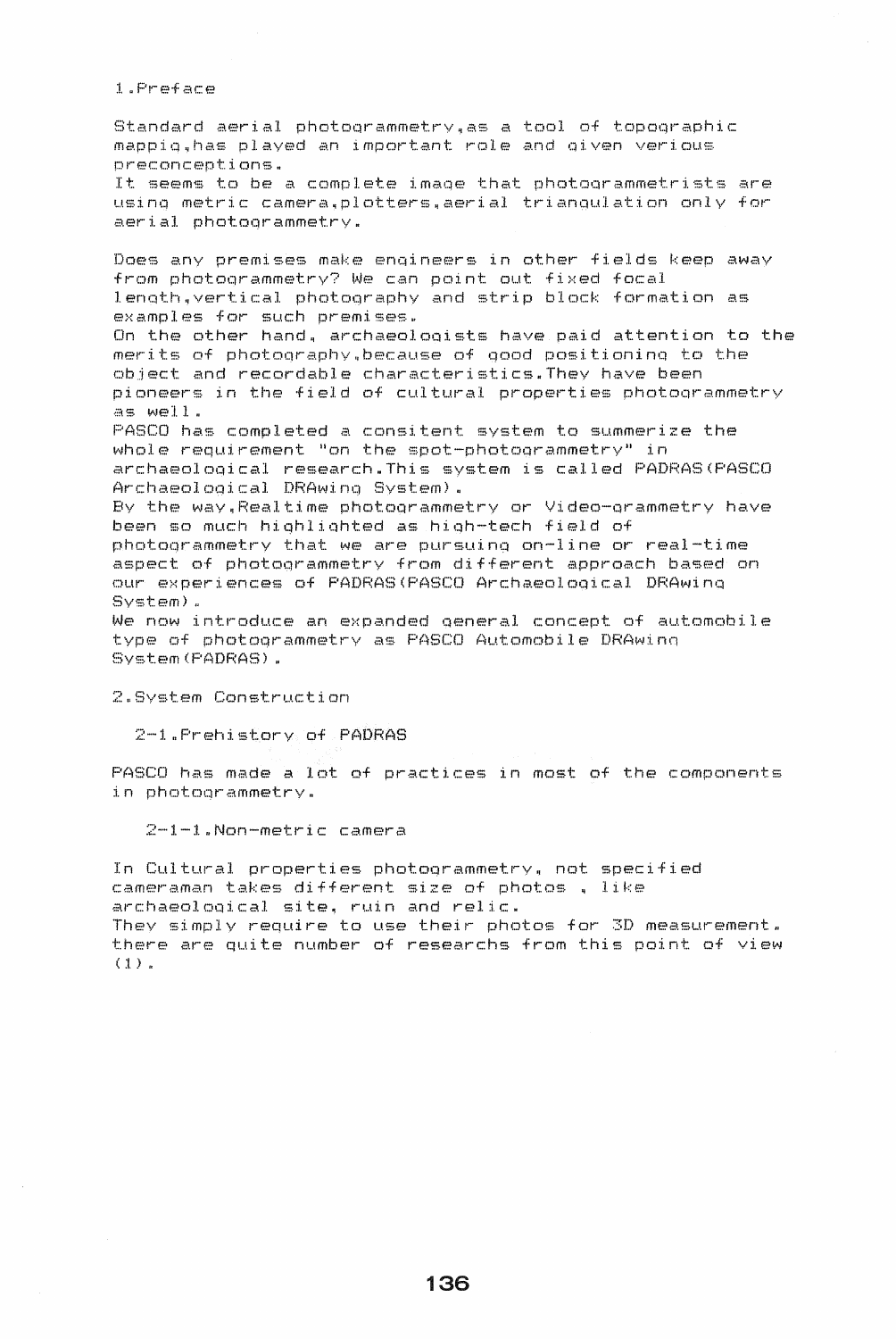## $2-1-2.$ Photo films

Archaeoloqical objects include so many varieties, i.e. interior exhibits, outdoor excavated remains and artistic handicrafts and works that cameraman should select adequate type of films.like high-sensitibity.highresolution and infrared/positive colours. Sometimes developinq exposed films is done on the spot usinQ some modern types of film (Kodak Techpan etc.)for drawings.

## 2-1-3~Orientation methods

Corresponding to non-metric cameras. DLT(Direct Linear Transformation) orientation method is successfully introduced in some cases or other, since this method does not need any fiducial marks and focal lenqth value.

## $2-1-4$ . Analytical plotters

Analytical plotter is a photoqrammetric 3D measurinq instrument ( diqitizer) to provide photoorammetric 3D model in an analytical way. As a 3D measurinq tool~analytical plotter has an applicable ranqe for medium or larqe structures. High precision (multi axis) 3D measuring instrument is applied for small size structure $(\langle 2m \rangle )$  and multi theodolite measurinq system is still sufferinq from disadvantaqe of time consuminq. Compareino with analooue plotter. portable analytical plotter has an advantaqe that person who measurs photoorammetric objects can simply follow the shape stereoscopically by measurinq marks without any specific traininq in photoqrammetric orientation.Nearly 10 types of portable analytical plotters have been developed in some countries.

## $2-1-5$ . $Platforms$

IN the field of cultural properties photoorammetry, several types of platforms which cover full ranqe of photoscales and photoanqles have been developed and used in practice. Mainly for low altitude photoqrammetry, aircraft with FMC camera, helicopter, RC aircraft, air baloon and TV camera booms are handled on an ad hoc basis.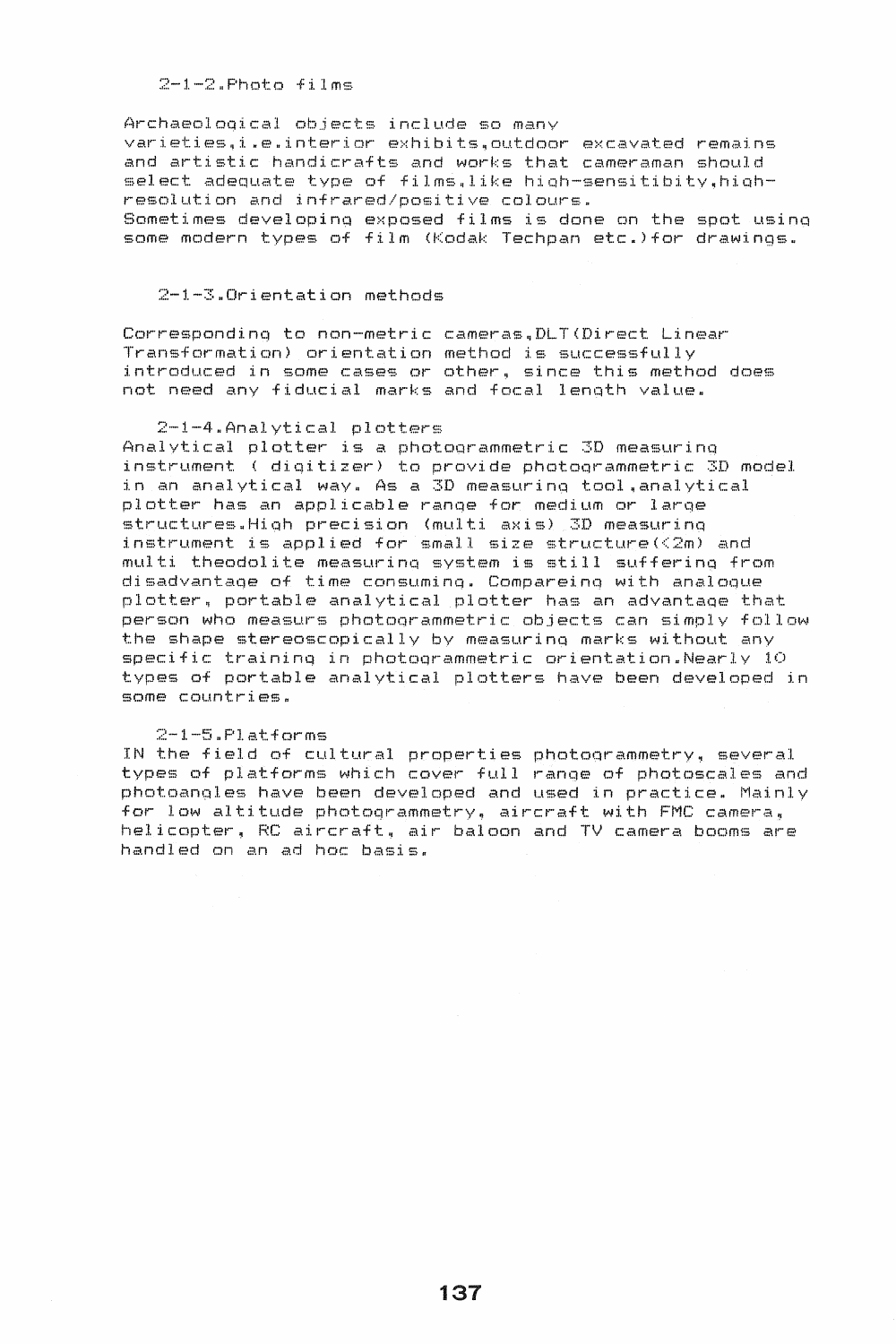$2-2$ . Directions of our development.

 $2-2-1$ . Topoqraphic mapping

In our ordinary photoqrammetric works we have been pursuinq to higher precision mappinq~ especially in larqe scale mappinq projects(2).

Apart from accuracy aspect~topoqraphical mappinq needs to get aerial trianqulationsqcompilation usinq analytical plotter and personal computer based CAD system on the spot <sup>q</sup> especially in overseas projects.

Therefore we planed to introduce aerial trianqulation programs and other components on a personal computer basis. This direction couid be characterized as topoqraphic mapping of a movable mode with consistent procedures.which differs from a stationary mode with indoor and seperated procedures.

 $2-2-2.$  Industrial photogrammetry

We are proceeding to next stage in close range photoqrammetry. As we have already mentioned.we have examined movable mode of photoqrammetric procedures in the field of cultural properties photoqrammetry and succeeded to realize most of it to a Qreat extent. In a similar way we applied our movable mode of phot8grammetry in other fields of close-ranqe photoqrammetry, we have found it feasible that our movable mode can be applicable at the real construction spot with full ranqe from reference surveying, photography and processing to 3D photoqrammetric measurement and data processing like computing strike and dip of geological layer(stratum)and volume.

2-3. PADRAS- total system of automobile analytical photoqrammetry.

Parallel with actualizing the above mentioned requirementsqPASCO has established a total system for aerial and close-range photogrammetry on the spot. This system is quite competitive to the other measurinq means on a on-line basis.

This system is embodied bv a "Mobile photo laboratory and measurinQ-plottinQ room" which consists of 7 powerful outfits in a microbus, after traditional Japanese favorite,i.e.platforms.cameras.terrestrial surveying instruments. photo laboratorv,portable analytical plotterqpersonal computer~XY-plotter for photoQrammetric mappinqp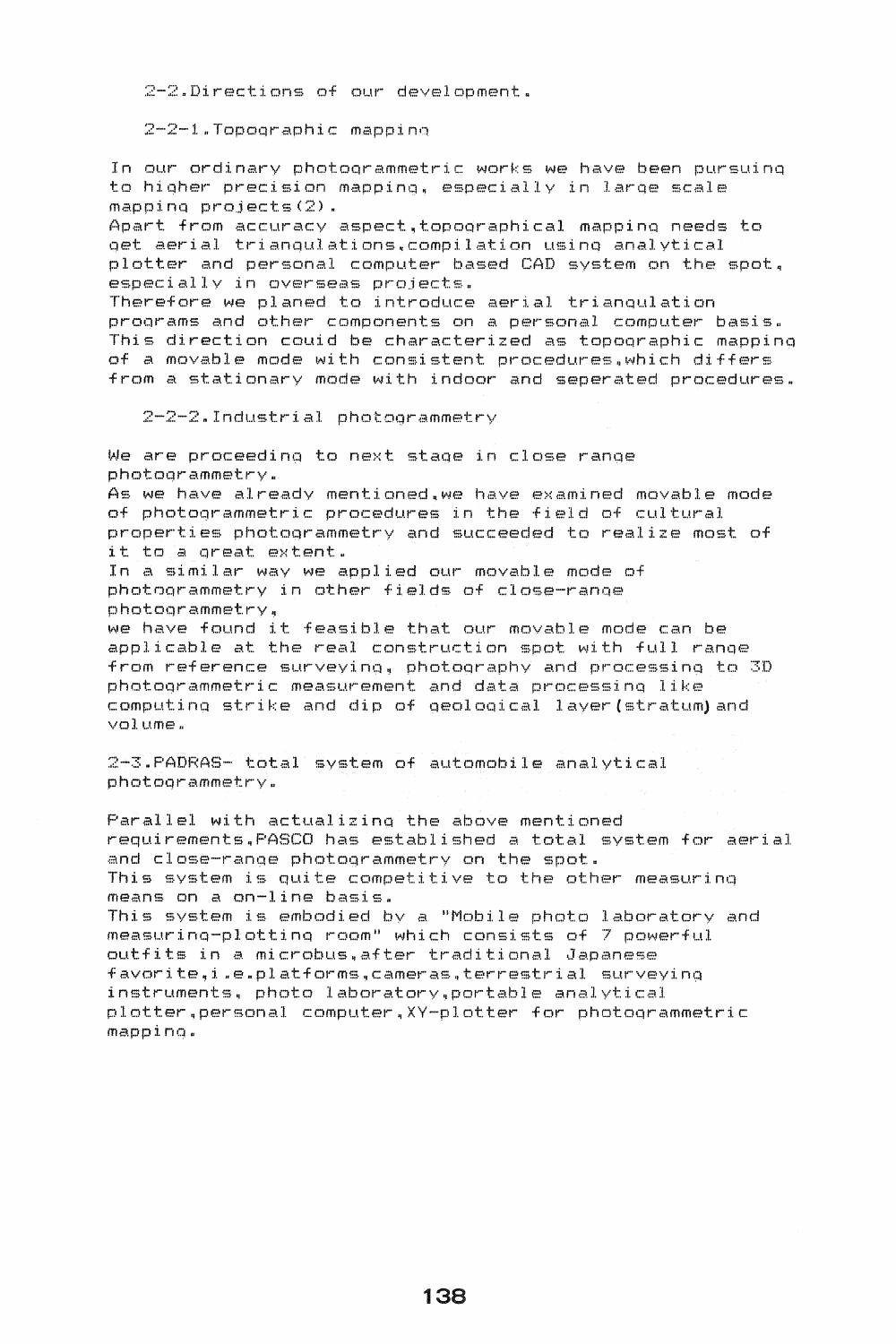

Fig.1 PADRAS CAR System-"Patent applied for".

At first this system has been completed as PADRAS (PASCO Archaelogical DRAwing System) for medium accuracy level. Then after improving orientation method.metric specification for camera and servo-encoder systems in analytical plotter.this system has evolved into PASCO Automobile DRAwing System(PADRAS) as higher precision and general measuringsystem in industrial photogrammetry.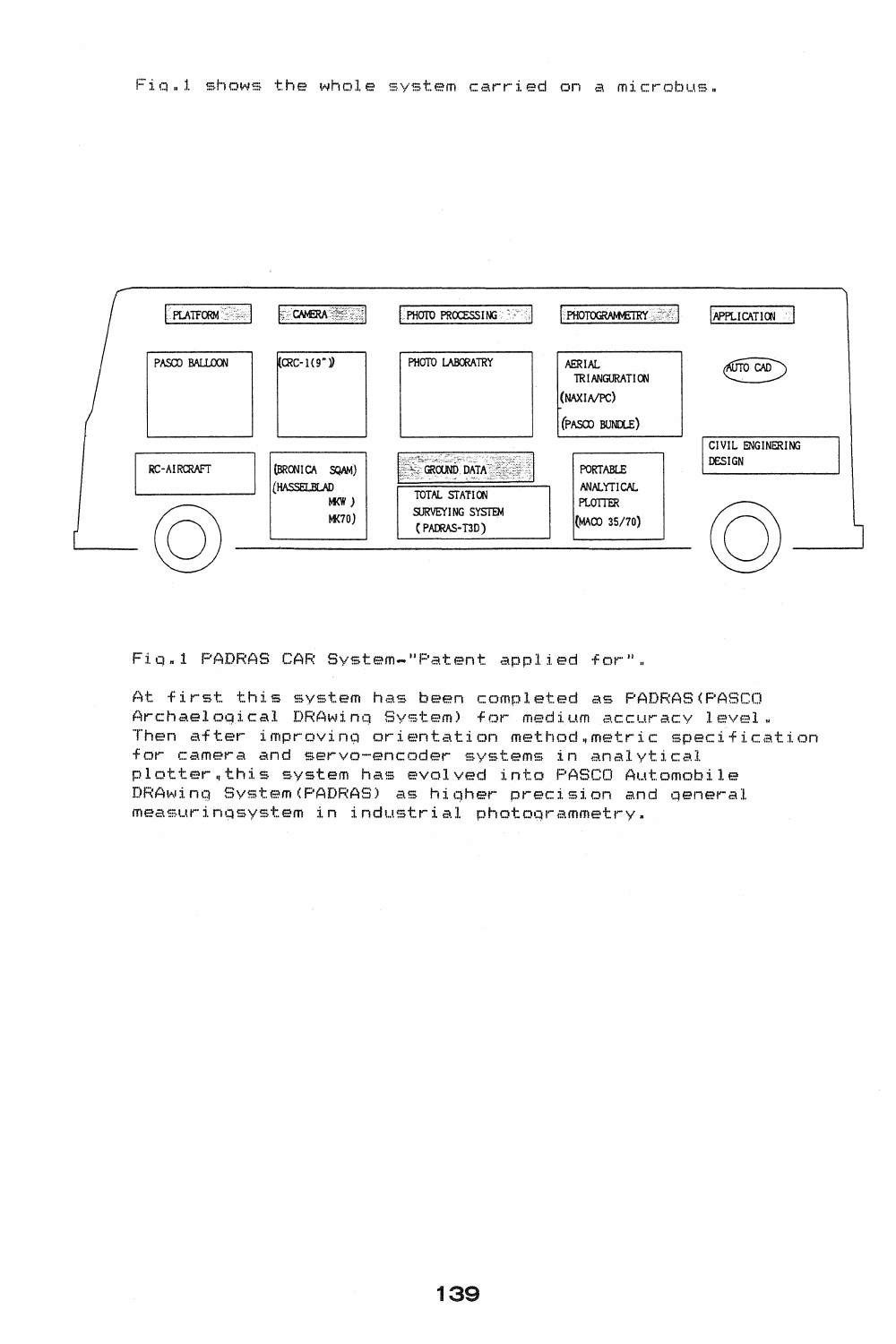3-1.Quest of higher precision measurement.

Our movable mode of photogrammetry is established on a basis of portable analytical plotter : MACO 35/70(ZENZA BRONICA MACO 35/70 in Japan).

It has a lot of advantages of analytical plotter as it is. comparing with the other large size-stationary analytical protters.

3-1-1.Comparator Stage Unit

Left and right stages are constructed symmetrically so as to maintain baiance and to make the system compact. Material used for the moving parts (leadscrews) is SUS 440 which is processed (for hardness and anti-rust) so it will last long.

3-1-2.Encorder Unit

Rotary encoders are fixed to four axes (left X, left Y, right X and right Y) and the positioning resolution of the system is 0.15625 u m.

3-1-3.Optical Systems

For optical unit, comfortable viewing, size of floating mark, and magnification are important for precise measurement.

Here, in order to start with the "positive orientation" we have made the size of floating mark  $\phi$ 15  $\mu$ m and the magnification range going from BX to 40X with 10X eyepieces. With this, we were able to minimize the effect of the viewing errors and were able to decide accurate orientation factors.

3-1-4.Glass-plate Calibration

We used a reseau plate which has 25 reseau marks on a 53mm x 53mm x 3mm plane glass. those 25 reseau marks are marked with vacuum evaporated chrome.

The distances between reseau marks are 12.5mm and those 25 reseau marks are positioned 5 marks in a row and in 5 rows. Reseau marks were measured by using edge detection method using the LAMPAS MICRO which is a measuring equipment for the line width of IC (integrated circuit) and its accuracy is less than 0.5 um.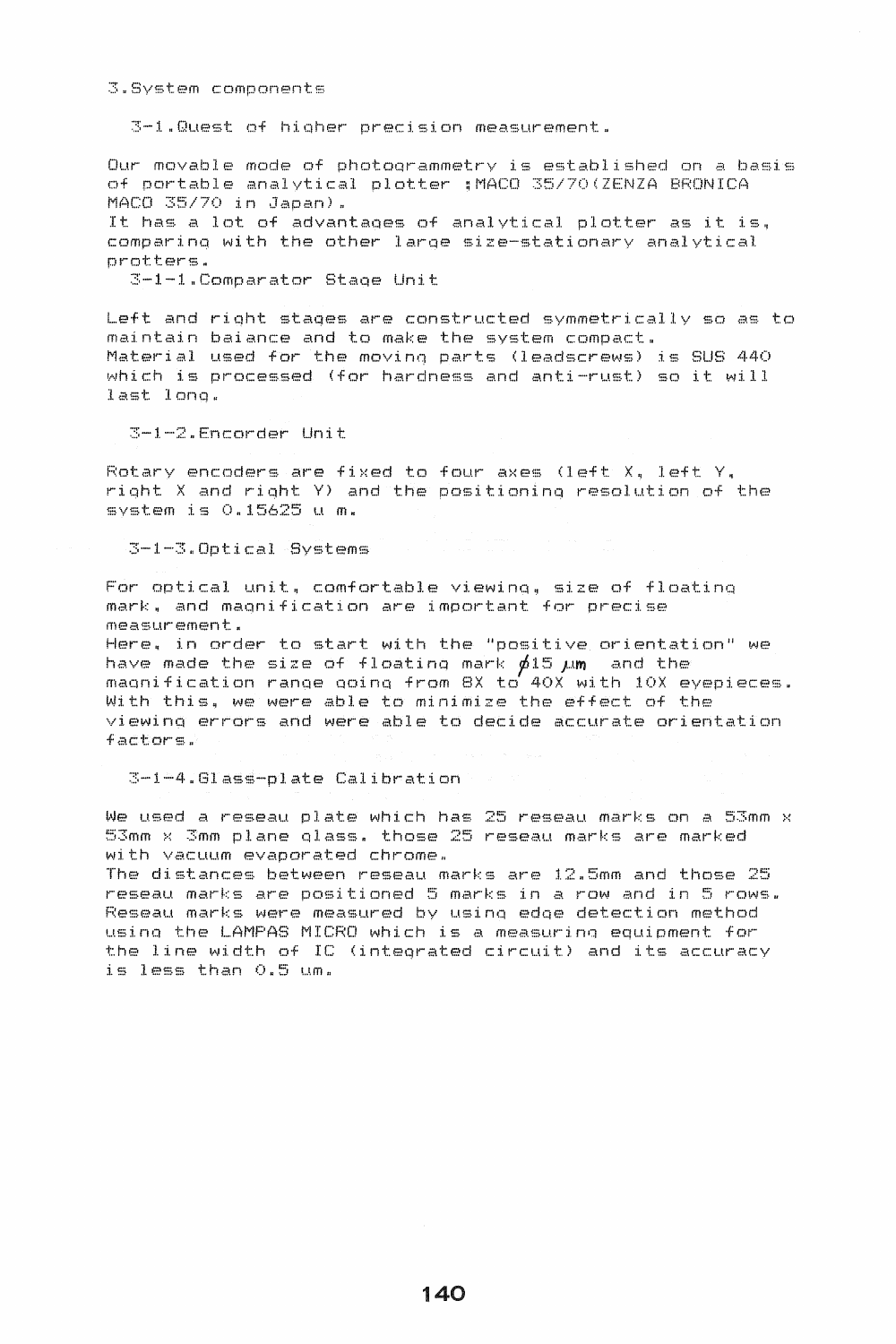3-1-5.Glid Calibration Programs

3-1-5-1.Measurement

Measured 25 reseau marks on 53mm x 53mm x 3mm plane qlass by settinq it on MACO *35/70.* We have measured 3 times per each reseau marks and have taken the averaqe of 3 measurements as measured value. However q when measurinq same marks 3 times and if the

 $d$ ifferences of 3 measurements were more than  $1.5$ Am. we have taken it as viewinq error exists considerably and have remeasured them aaain.

In this case. instead of one more additional measurement, we have always measured 3 times.

 $3-1-5-2.61$  ass  $Plate$ We used qlass plate which we have mentioned in 3) Glass Plate Calibration above.

3-1-5-3"Computation

Based on measured values of reseau marks by MASC035/70 and the measured values of the reseau marks by LAMPAS MICRO.we obtained 8 coefficients of quasi-affine transformation by the least square and have computed the standard deviations of residuals of each marks and have made this standard deviation as the stage accuracy.

3-1-5-4»Results of the Computation As we have measured  $3$  systems, we have obtained following  $6$ results of computation shown in tab.1.

|    |                               | 1 R.    |       | つゆ    |       | 飞险    |
|----|-------------------------------|---------|-------|-------|-------|-------|
|    | $0.963_{\mu m}$ 1.177 $0.885$ |         |       | 1.116 | 0.867 | 1.115 |
| V. | 0.858                         | - 1.266 | 1.170 | 1.084 | 0.931 | 1.313 |

Tab .. 1 Grid calibration results

3-2.Free selection of orientation models

The central part of PADRAS system is a photoqrammetric 3D measurinq diqitizer(portable analytical plotter) to show its ability on the spot in movable mode.

3D measuring methods, in other words photogrammetric orientation methods~ in other larqe size-stationary analytical plotters are restricted within either  $3$ steps(inner,relative and absolute orientations)or 2 steps(inner and exterior orientations).

So far orientation parameters and drivinq parameters of analytical plotter measurinq devices are concealed in a real time closed loop,which realizes central projection concept. Recently~manufacturers tend to make users select arbitrary orientation method  $(3)$ ,  $(4)$ .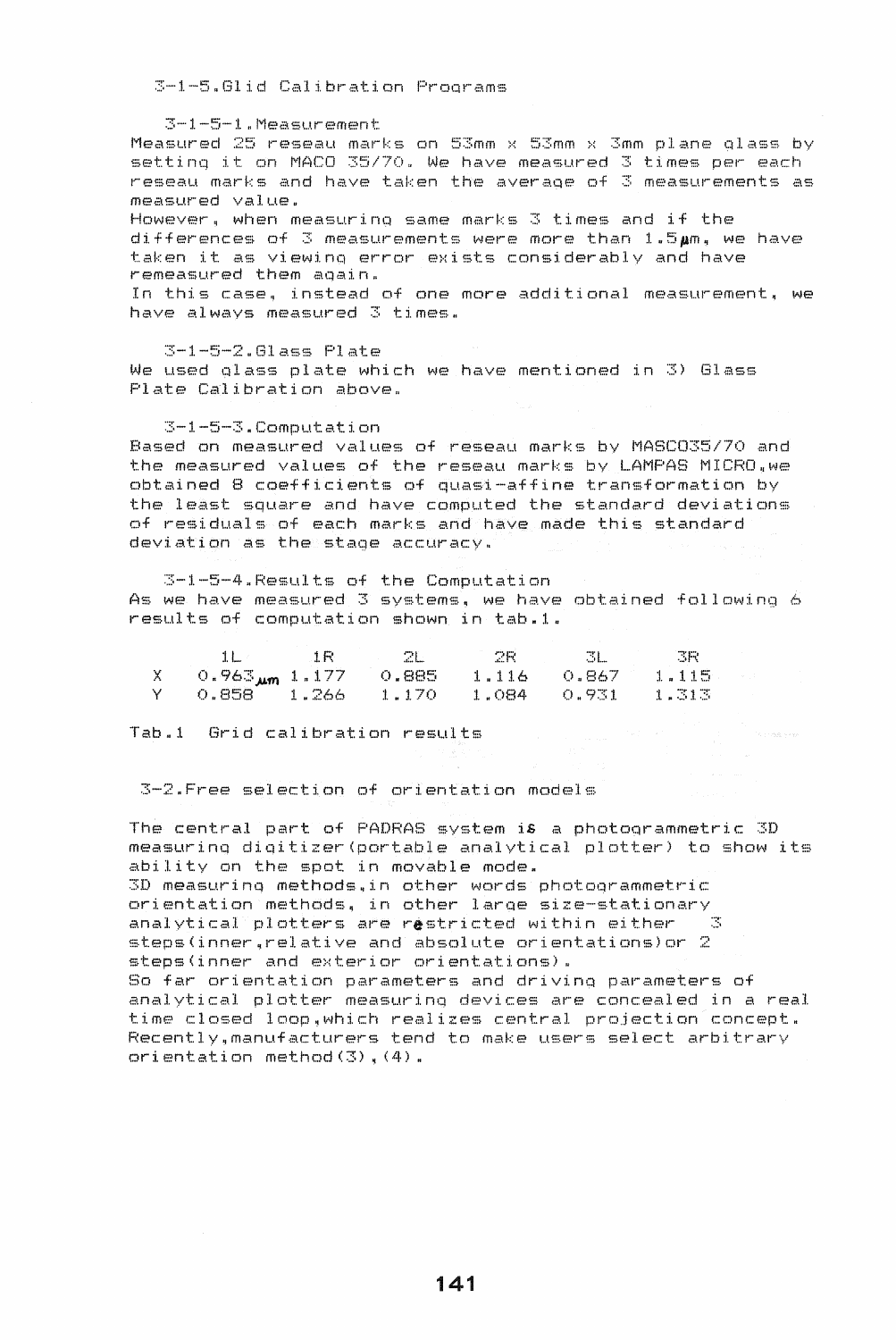On our portable analytical plotter MACO 35/70,some other orientation methods are being developed as shown fig. 2.



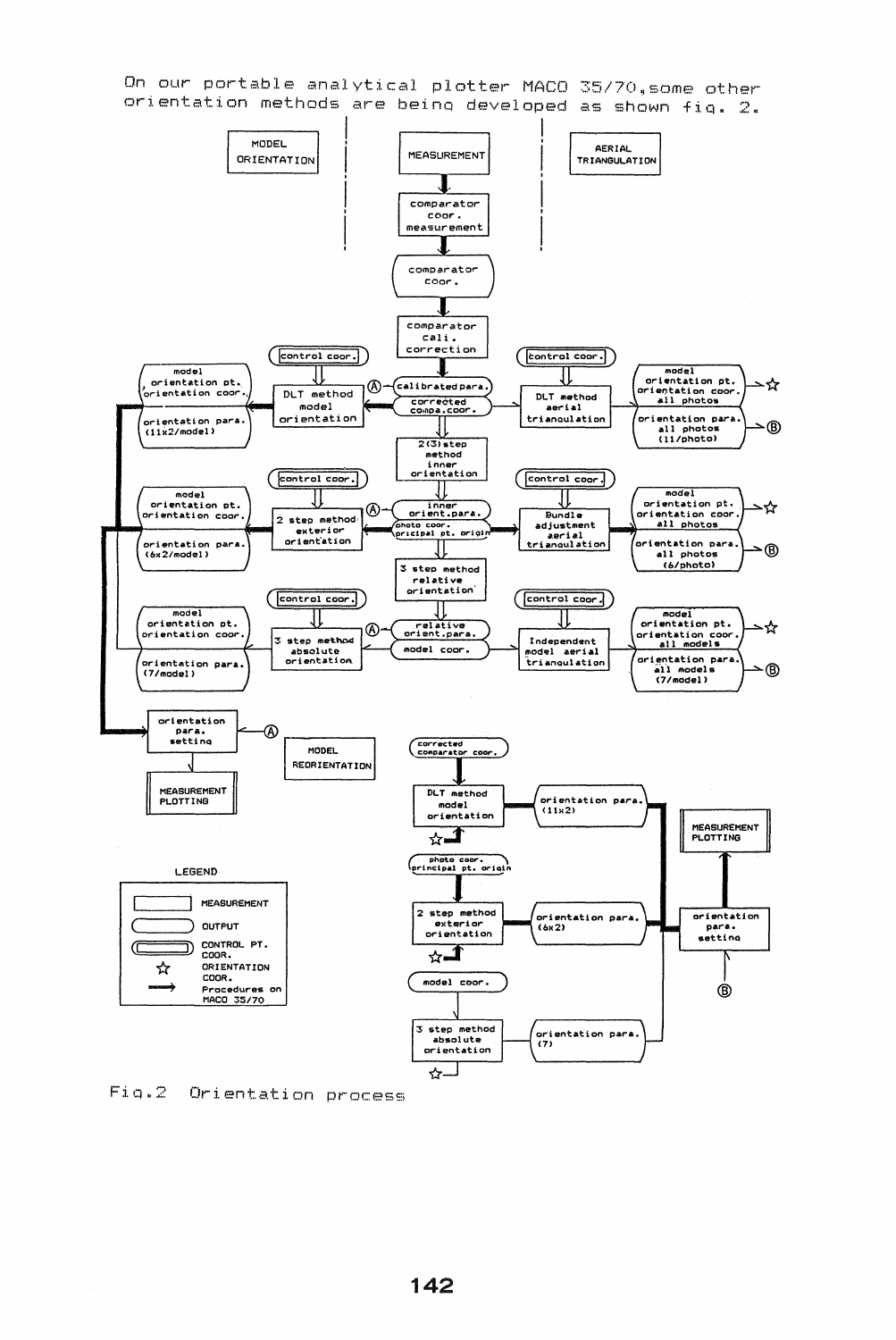3-3.On the spot aerial trianqulation

For metric cameras,like Bronica SQAM or Hasselblad MK70.MKW. MACO 35/70is equipped with personal computer based bundle adjustment program(NAXIA/PC) for aerial triangulation. Up to now, photogrammetric block with several handreds of photos has been adjusted by large computers in the office. As compared with other programs, this NAXIA/PC progaram adopts sparse matrix algorism to matrix calculation of normal equations.

This program has proved the efficiency of computing time even on a 16bit personal computer(5). Fig.3 shows the flow-chart of NAXIA/PC program.



Fig.3 Flow-chart of NAXIA/PC program

 $3-4$ . Consistency of compiling, editing and plotting

3-4-1.Selection of personal computer CAD

On a portable analytical plotter, mapped (digitized) data should be displayed on either a computer graphic display or a XY-plotter as a monitoring shape. We call this step of mapping as a compiling stage in the whole process of digital mapping, Digital Terrain Measuring and Civil engineering design. For this purpose we investigated a popular and established personal computer CAD system in CG market. We have selected AutoCAD as favorable for the time being (6).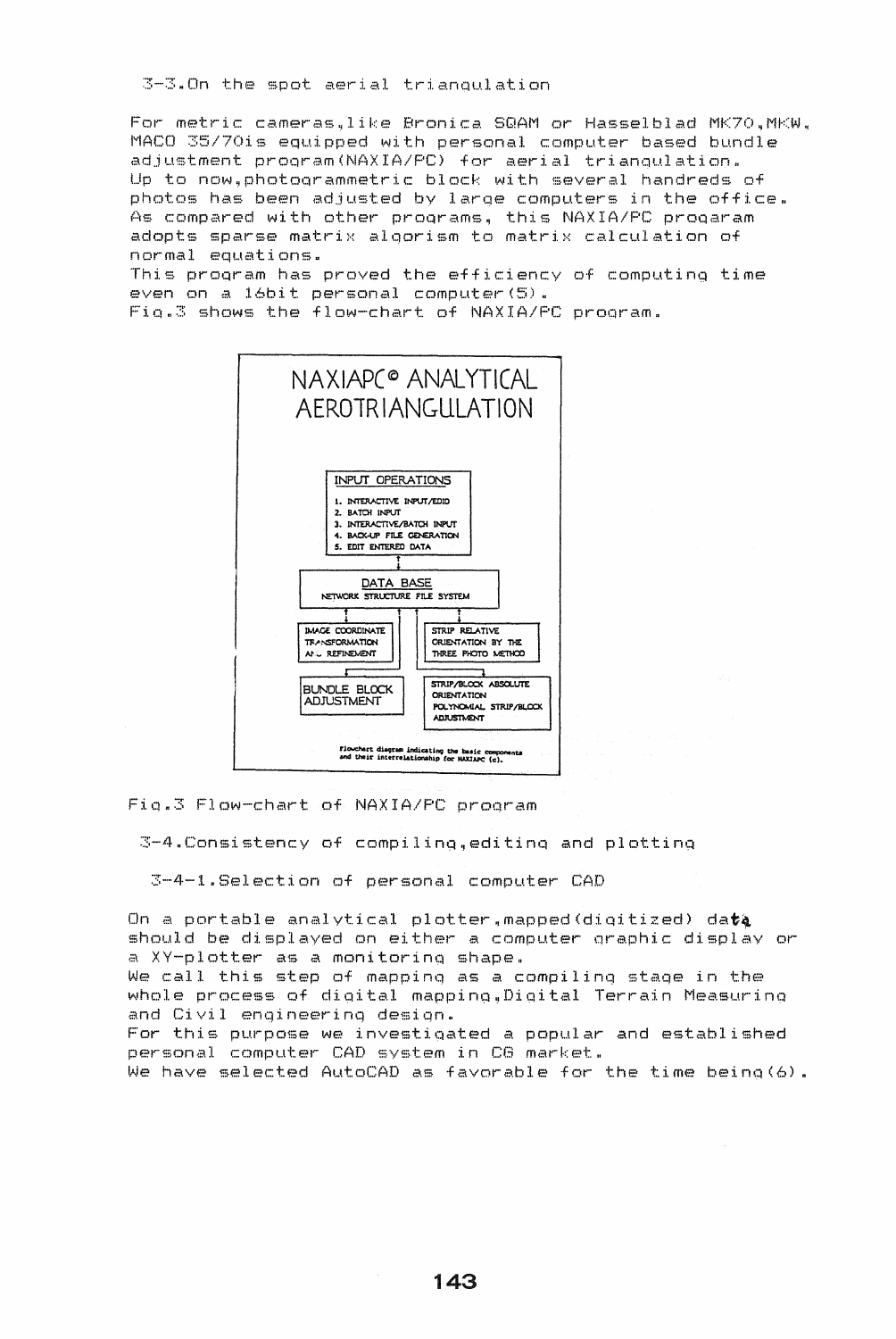$3-4-2$ . Data compatibility

Using AutoCAD system, we are constructing compatibility with DXF file of AutoCAD system to other main photogrammetric plotters and CG systems. Also AutoCAD system has its own wide range of applications in some related fields like civil engineering and architecture.

4.Results

4-1. Provisional automobile method specification

Fig.4 shows our provisional working flow-chart of PADRAS. Recently we have added aerial triangulation program(NAXIA/PC) to the central part of MACO 35/70 analytical plotter.



Fig.4 Automobile method flow-chart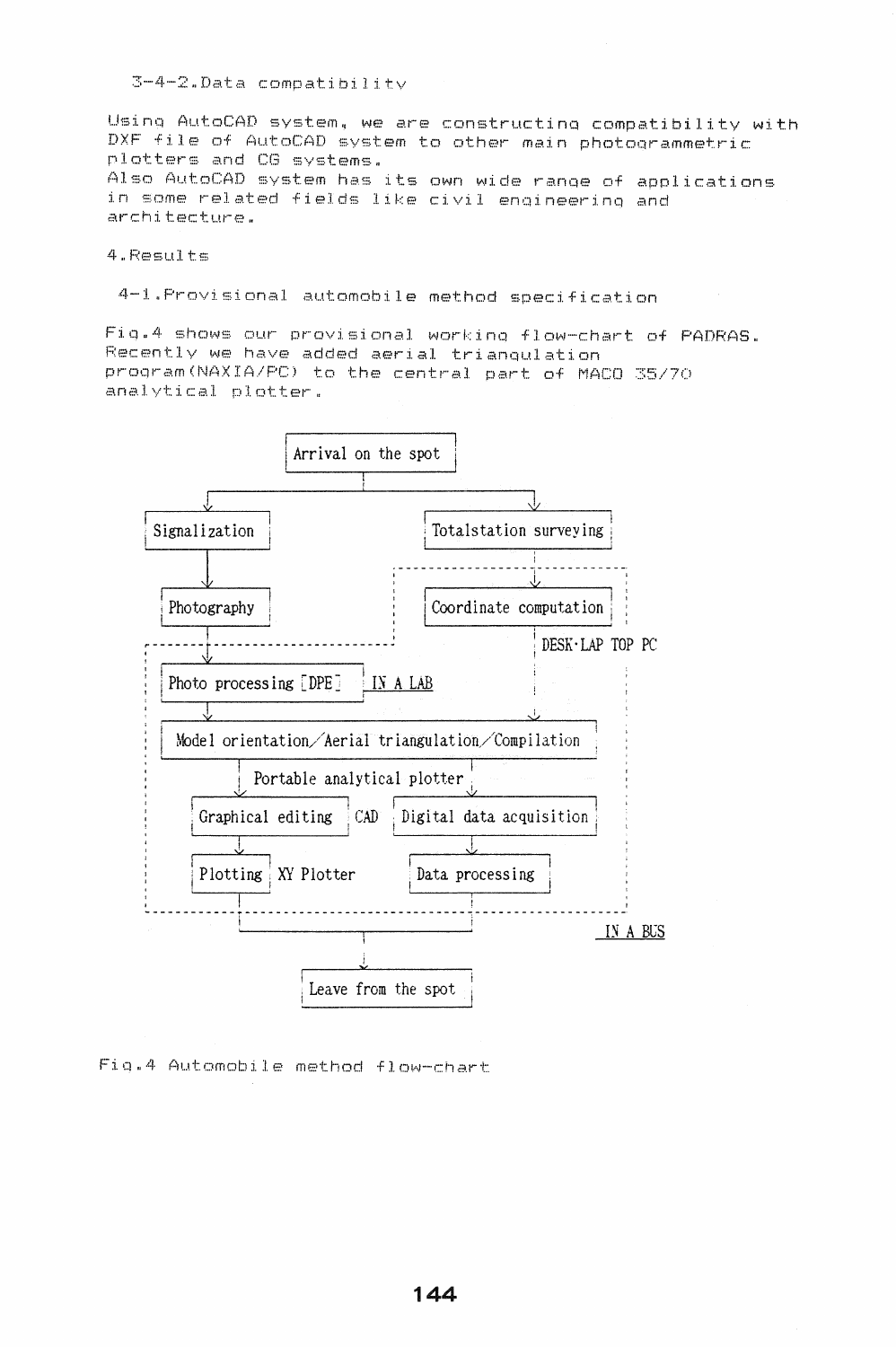4-2.Practicality(Processinq speed) of PC- aerial triangulation program

Fiq.5 shows processing time(forminq and solvino reduced normal equation) on our PC(IBM PC/AT) usinq NAXIA/PC program.

| Strips | Photos | Images  | Unknowns | Time                           | Average |
|--------|--------|---------|----------|--------------------------------|---------|
| 3      | 26     | 512     | 738      | $2^{m}38^{s}$                  | 6''/ph  |
| 4      | 45     | 913     | 1 272    | $13^{m}39^{s}$                 | 18"     |
| 5      | 67     | 1 375   | 1 872    | $35^{m}32^{s}$                 | 31"     |
| 5      | 146    | 3 190   | 4 3 3 8  | 1 <sup>h</sup> 57 <sup>m</sup> | 48"     |
| 10     | 213    | 4 5 6 5 | 6 144    | 5 <sup>n</sup> 18 <sup>m</sup> | 89"     |

Fiqu5 Processinq time on IBM PC/AT

4-3.Results of orientatingqcompilinq,editinq and plottinq models

 $Fig.6$  shows  $2$  representative examples of oriented models using MACO 35/70 orientation programs(DLT.inner/exterior).

Photographic condition

| camera |          | HASSELBLAD MK70   | distance         |  | $1.3 - 1.8$ m              |  |  |
|--------|----------|-------------------|------------------|--|----------------------------|--|--|
| film   |          | KODAK PANATOMIC-X | shutter speed    |  |                            |  |  |
| focal  | distance | 64.19mm           | control<br>frame |  | $10.5$ m $x0.5$ m $x0.5$ m |  |  |

Orientation accuracy

|                                                               |                          | (m)<br>unit<br>i <sub>n</sub> |  |  |
|---------------------------------------------------------------|--------------------------|-------------------------------|--|--|
| Orientation<br>method                                         | <b>DLT</b>               | 2<br>step                     |  |  |
| residual X<br>Control                                         | $0.35$ mm<br>σ           | $0.27$ mm<br>$\sigma$         |  |  |
|                                                               | $0.73$ mm<br><b>MAX</b>  | $-0.58$ mm<br><b>MAX</b>      |  |  |
| Y<br>Control<br>residual                                      | $0.31$ mm<br>$\sigma$    | $0.38$ mm<br>$\sigma$         |  |  |
|                                                               | <b>MAX</b><br>$0.71$ mm  | $1.07$ mm<br><b>MAX</b>       |  |  |
| Control<br>residual<br>Z                                      | 0.33mm<br>$\sigma$       | $2.26$ mm<br>σ                |  |  |
|                                                               | <b>MAX</b><br>$-0.96$ mm | MAX<br>$-7.61$ mm             |  |  |
| Analitycal plotter                                            | 35/70<br><b>MACO</b>     | 35/70<br><b>MACO</b>          |  |  |
| by 0.5" theodolite.<br>3D<br>control frame<br>measured<br>was |                          |                               |  |  |
| has an accuracy of 0.1mm.<br>Each<br>point                    |                          |                               |  |  |

 $Fig.6-1$  Orientation results(3D control frame; Tinker-toy  $model$ )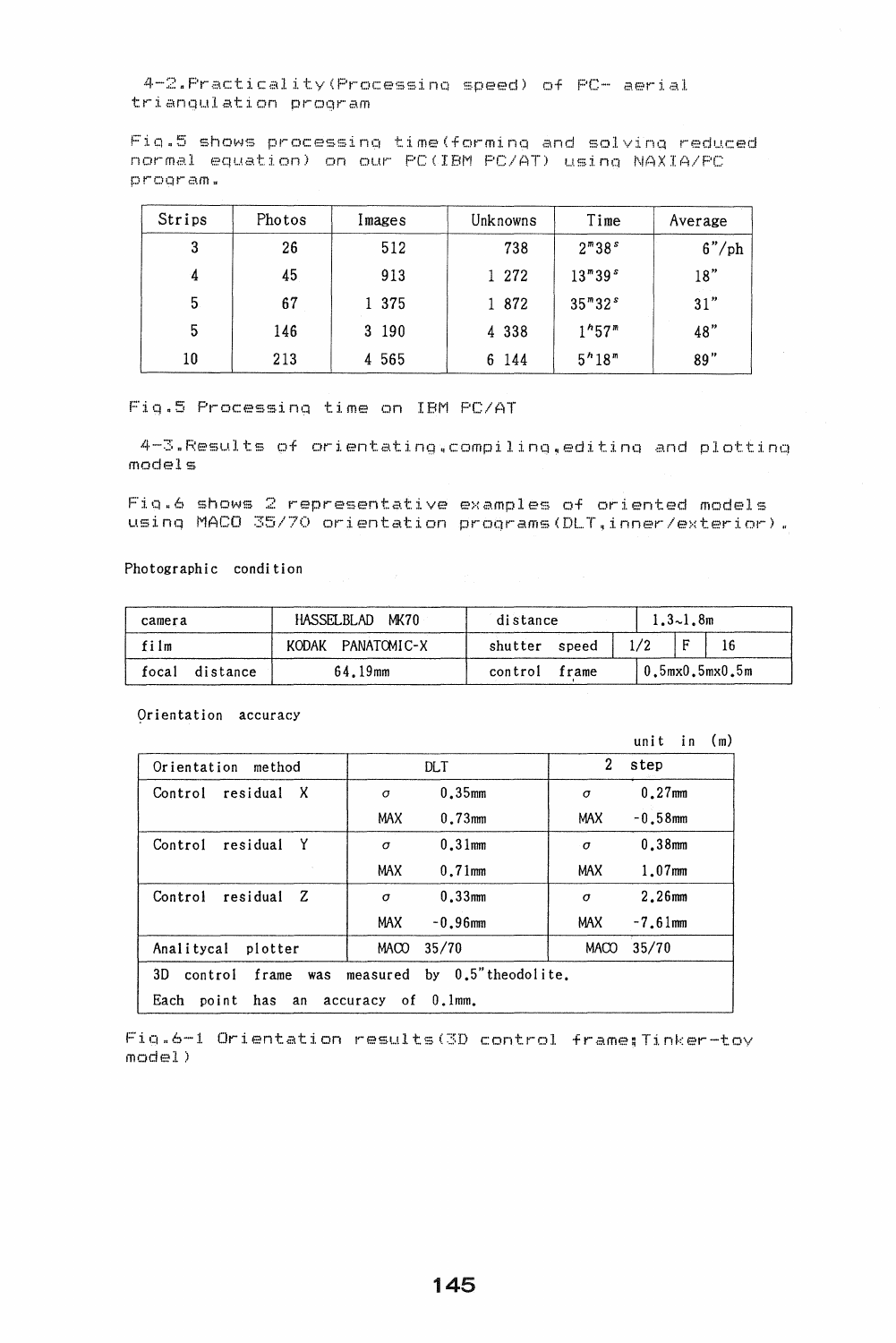| camera                              | Bronica SQAM | distance       | 400m                       |
|-------------------------------------|--------------|----------------|----------------------------|
| film                                | KODAK PLUS-X | shetter speed  | $1/500$   $\degree$<br>5.6 |
| focal dist.<br>$41.52 \, \text{mm}$ |              | photo<br>scale | 1/10.000                   |

Orientation accuracy

unit in  $(m)$ 

| Orientation method                                              |                  | step (25fiducials)<br>$\mathbf{2}$ | 3 step                          |  |
|-----------------------------------------------------------------|------------------|------------------------------------|---------------------------------|--|
| Cntrols redidual                                                | $\mathbf{x}$     | $0.145$ MAX - $0.276$<br>ኖ         | $MAX -0.44$<br>$\sigma$<br>0.31 |  |
|                                                                 | у                | 0.122<br>$-0.185$                  | $-0.33$                         |  |
|                                                                 | $\boldsymbol{z}$ | 0.623<br>0.859                     | 1.56<br>$-1.64$                 |  |
| Check<br>point                                                  | $\mathbf{x}$     | $0.168$ MAX $-0.395$<br>Œ          | $MAX -0.74$<br>σ<br>0.42        |  |
| discrepancy                                                     | у                | 0.380<br>0.225                     | 0.72<br>0.40                    |  |
|                                                                 | $\boldsymbol{z}$ | 0.890<br>0.445                     | $\vert .5 \vert$<br>1.11        |  |
| Analytical plotter                                              |                  | 35/70<br>MACO                      |                                 |  |
| on $1/2000$<br>Controls<br>aerial<br>measured<br>photo,<br>were |                  |                                    |                                 |  |
| triangulated by $PATH,$ using $DSR-11$ ,                        |                  |                                    |                                 |  |

Fig.6-2 Orientation results (Aerial photogrammetry)

Fig.7 shows oriented photos, compiled, edited and plotted model. (Nippon-maru; Japanese memorial sailing boat)



 $\overline{a}$ 

Fig.7-1 Oriented and plotted model (Nippon-maru)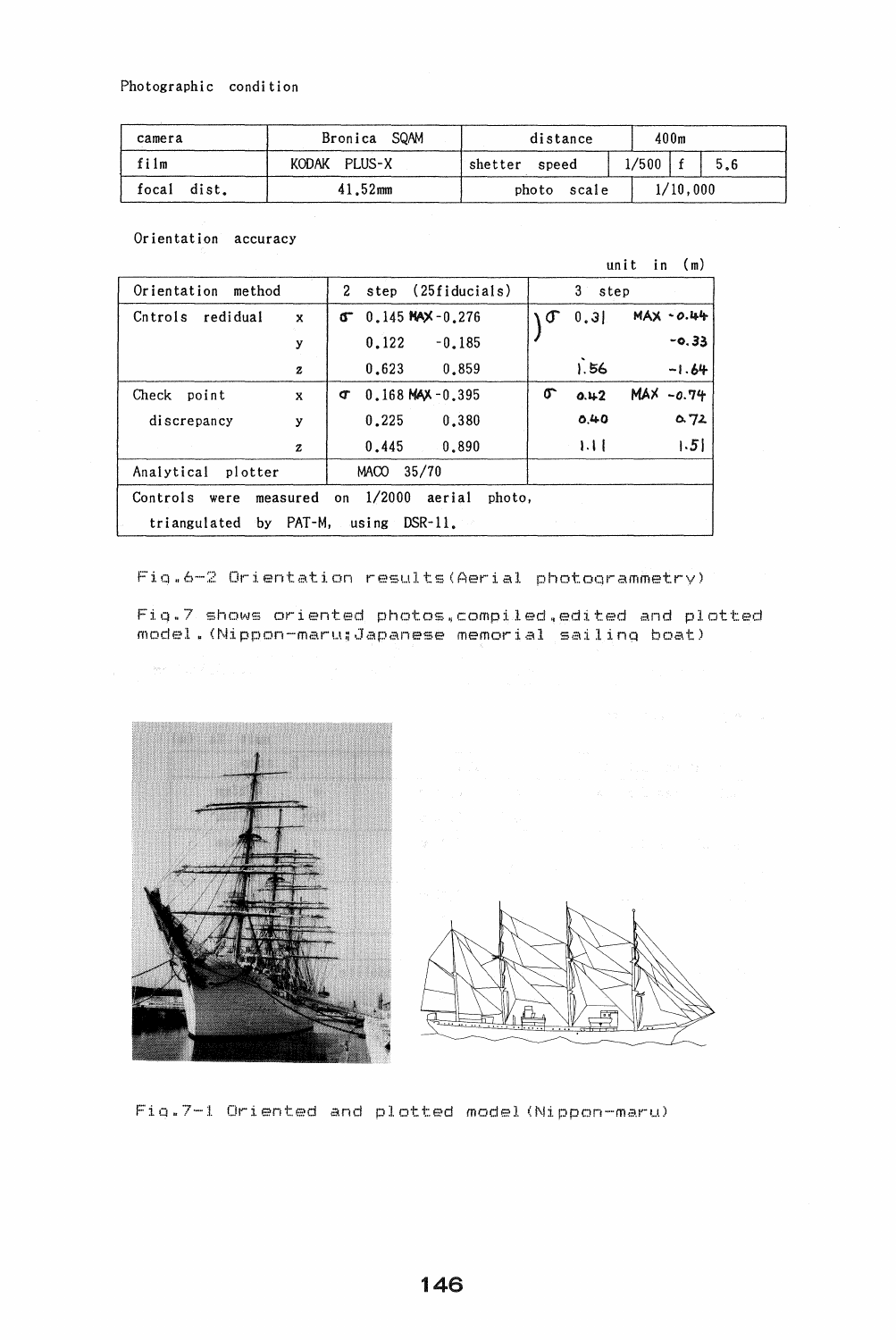

Fiq.7-2 Compiled and edited model (Nippon-maru)

5nVerification

We are aoinq to verify the whole developina process from some points of view according to our fundamental criterion. that is to what extent have we reached to our qoal in establishing movable mode(automobile method).

5-1.tarqets of our technical specification

Judqing from our provisional specification, we make it a first task to train photoarammetrists or researcher in other fields to manage our total system.

5-2.Practical aerial trianaulation on the spot

We need some support from GPS surveyinq in some overseas area. We are still suffering from rather long processing time in industrialized countries where we can utilize other larqe computer based aerial trianaulation proqrams in the office.

5-3.Multi-purpose orientation proqrams

We are not satisfied with our present orientation proqrams because of needs for other applied photoqrammetry. We need orientation program for mirror photogrammetry.baselines orientation and ship-borne analytical plotter measurina marine animals etc.

5-4.Civil enqineerinq design on the spot

For process control in civil enqineerinq works.our system has paths to civil engineerinq design in some ways or other <sup>q</sup> based on coordinate geometry and popular personal computer CAD system.